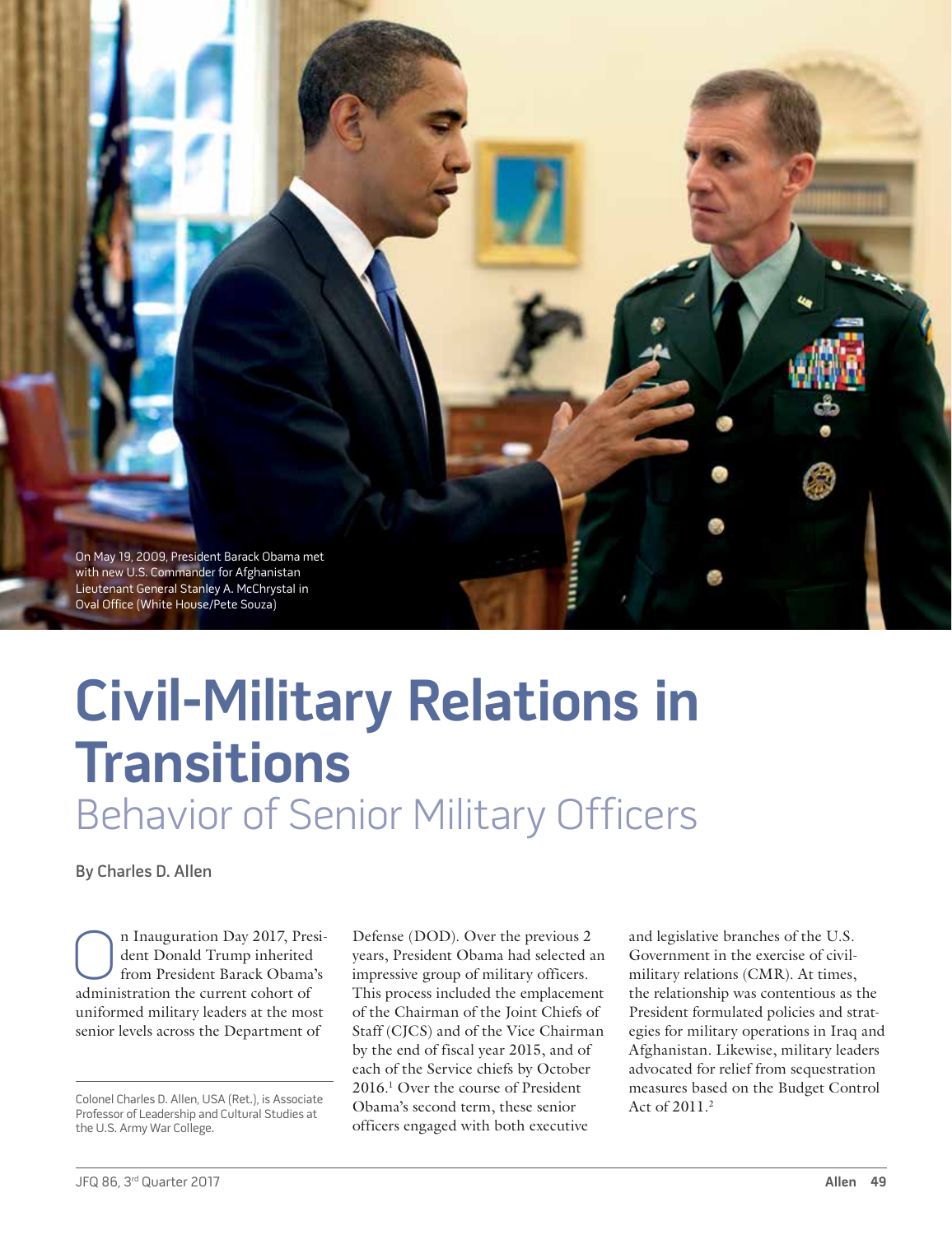There have been continuing challenges to two aspects of CMR—providing best military advice and presenting dissenting opinions—in the 21<sup>st</sup> century. Such challenges support historian Richard Kohn's list of myths regarding CMR:

- **•** "Everything is fine in the relationship."
- **•** "Civil-military control is safe, sound, and inviolate—No coup, no problem."
- **•** "There exists a clear bright line between military and civilian responsibilities."
- **•** "The military is non-partisan and apolitical"; "The military is political and politicized."
- **•** "There is a covenant between the military and the American people."
- **•** "Civilian control is understood by both sides in the relationship and the American people."3

Current civil-military relations are challenged by the strategic uncertainty and fiscal austerity that affect the national military strategy and complicate its execution in such areas as readiness, force structure, and modernization of the joint force. The current cohort of senior officers must now continue to ensure the Nation's security in a time of divisive domestic politics and dutifully serve a new administration.

This article examines the behavior of our most senior military officers and reviews their impacts on CMR as they transitioned out of their senior leadership positions. It examines this behavior in a historical perspective. It describes how formerly privileged and private conversations may have become stridently public. It then considers how this more public role may affect CMR. This analysis is based on congressional testimony, press conferences, and media engagements, as well as news reports and journalist accounts of senior military leaders' statements.

### **U.S. History of Civil-Military Tensions**

From the inception of this nation, our military has struggled to find the proper balance of CMR. As commander of the

fledgling U.S. Army, General George Washington addressed his officers in Newburgh, New York, to quell the Newburgh Conspiracy.4 When the Congress of the Confederation considered rescinding its commitment for back pay and pensions, officers threatened to disobey orders to disband the standing Continental Army. Some proposed a mutinous march on the capital to demand their due. Washington's March 1783 speech at the New Windsor Cantonment reminded these disgruntled officers of their professional obligation to the civilian leaders of the Nation. Seven months later, in his final speech as the military commander in chief, Washington reinforced the principle of the military's subordination to the new government and its Congress. He modeled this principled behavior by resigning his military commission in December 1783.5

At the onset of the American Civil War, President Abraham Lincoln wrestled with two problems. First, he needed a strategy to defeat the Southern secessionists (he refused to acknowledge "the Confederacy") in order to preserve the Union. Second, he needed to find the general who would execute such strategy and defeat the secessionist forces. For a time, that officer was General George B. McClellan, who had served as the General-in-Chief for the Union Army and then commanded the Army of the Potomac. After President Lincoln had devised a strategy, McClellan did not agree with it and failed to aggressively engage the enemy. Upon his relief from command, McClellan actively challenged the President while in uniform. He then became Lincoln's Democratic political rival in the election campaign of 1864, pledging to end the war through negotiations with the Confederate States of America.

Arguably, General George C. Marshall serves as the exemplar of proper military behavior in CMR. As Chief of Staff of the Army at the start of War World II until its conclusion, he established a relationship built on confidence and trust with Presidents Franklin D. Roosevelt and Harry S. Truman—as well as with Congress. While candidly blunt in his

advice to civilian leaders,<sup>6</sup> Marshall clearly understood and respected their constitutional authority.7 As historian Mark Stoler's book title asserts, Marshall was the "Soldier-Statesman for the American Century," having continued his postwar service to the Nation as Secretary of State and then Secretary of Defense. Even with his formidable reputation, Marshall's professional advice was overruled by U.S. Presidents on at least three important issues: advocating for a cross-Channel invasion of Europe in 1942–1943, shifting the U.S. war effort to the Pacific rather than "Germany first," and, as Secretary of State, opposing the recognition of the state of Israel in favor of establishing a United Nations trusteeship.

If Marshall is the exemplar, then General Douglas MacArthur, also a former Army Chief of Staff, provides the counter-example of inappropriate civil-military behavior. As a national hero and savior of the Pacific theater in World War II, MacArthur was called upon to reverse the 1950 North Korean invasion of South Korea as the Commander-in-Chief, United Nations Command, and Supreme Commander for the Allied Powers. Feeling constrained by President Truman on his strategy and operations, MacArthur chided "temporary occupants of the White House,"8 who, he claimed, ignored his military savvy. MacArthur violated direct guidance from the President by speaking out to the press and threatening offensive operations against Chinese forces. In his diary, Truman wrote, "This looks like the last straw. Rank insubordination," culminating the series of confrontations over the 5-year relationship with MacArthur.9 After his relief from command and forced retirement, MacArthur addressed a rare joint session of Congress to deliver his farewell address in which he set forth the risks of political indecision and Presidential restraints in the Korean campaign, which he claimed prevented decisive military operations.10 Like McClellan in the prior century, MacArthur was insubordinate toward his commander in chief and entertained presidential aspirations. He certainly did not intend to "just fade away."11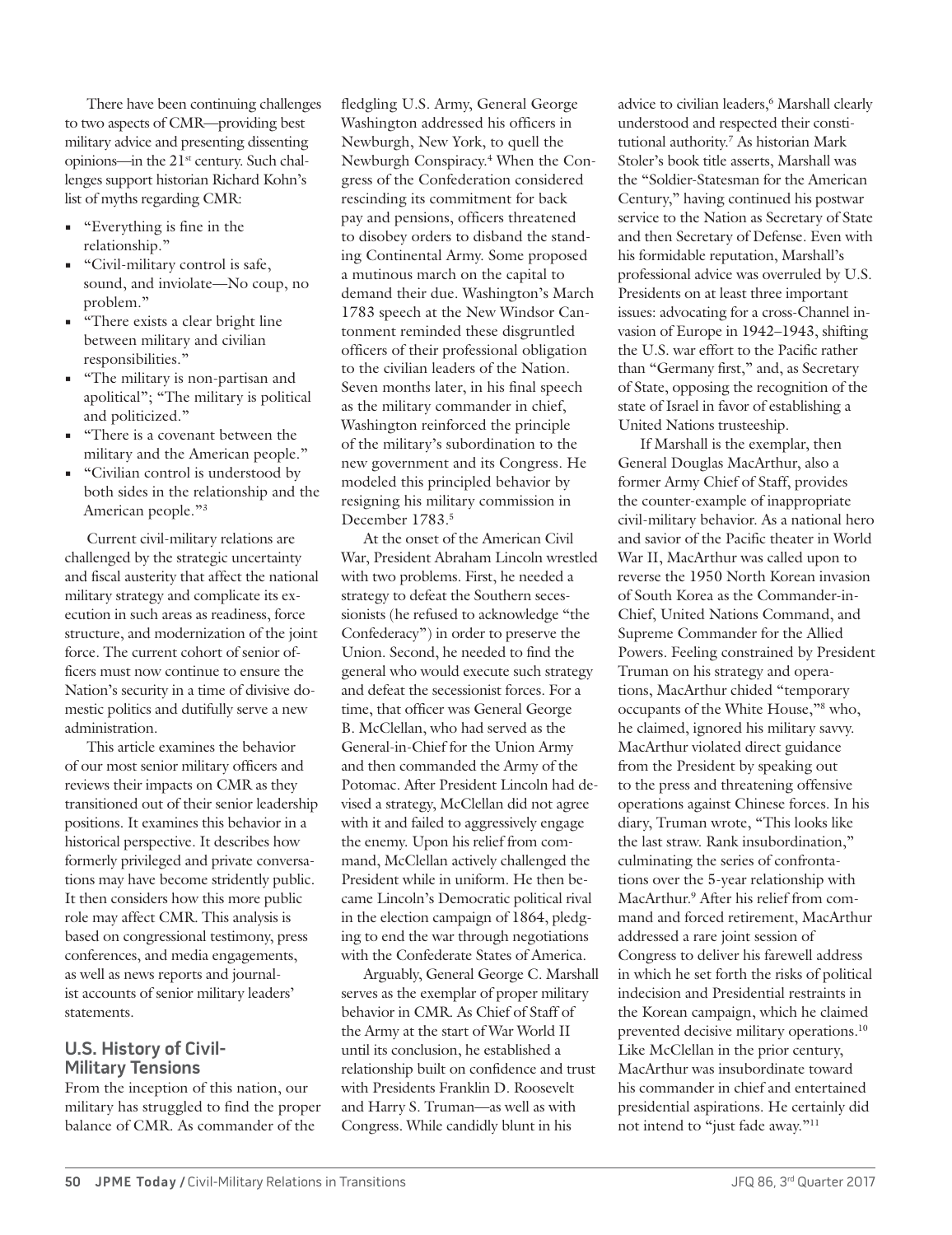

Supreme Allied Commander General Douglas MacArthur signs Instrument of Surrender on board USS Missouri, Tokyo Bay, September 2, 1945 (U.S. Army Signal Corps)

# **Evolution of Theory**

For military officers, the detailed analysis of military campaigns and the performance of the generals and admirals who lead them is part of their professional studies. The cases of the four generals— Washington, McClellan, Marshall, and MacArthur—are familiar to Army officers. Perhaps more important for their education in the profession of arms is the study of civil-military relations. World War II and the Korean War have provided the context for theories and prescriptive models of civil-military relations proffered by Samuel Huntington<sup>12</sup> and Morris Janowitz.<sup>13</sup> While military leaders seem to embrace Huntington's

"principle of objective civilian control," civilian leaders rarely simply assign missions, provide resources to the military, and then defer planning and execution to military professionals. Implicit in this principle is loyalty to the commander in chief and Secretary of Defense, exemplified by military leaders who "stay on message."

Huntington, however, asks a question that continues to complicate CMR: "What is the proper course of professional behavior when called before a congressional committee and invited to criticize the President's recommendations?"<sup>14</sup> Equally challenging is Janowitz's call for military leaders to

become political agents who exert their outsize influence on the national policy formulation and strategic decisionmaking. He boldly asserts that military leaders "must make the management of an effective military force compatible with participation in political and administrative schemes."<sup>15</sup>

Contemporary political scientists have tended to challenge the precepts of the earlier predominant theories. Eliot Cohen argues that, in practice for democracies, there is subjective control of the military aligned with the principle of civilian control—what he calls "an unequal dialogue" between the head of state and the most senior uniformed military leader.16 Peter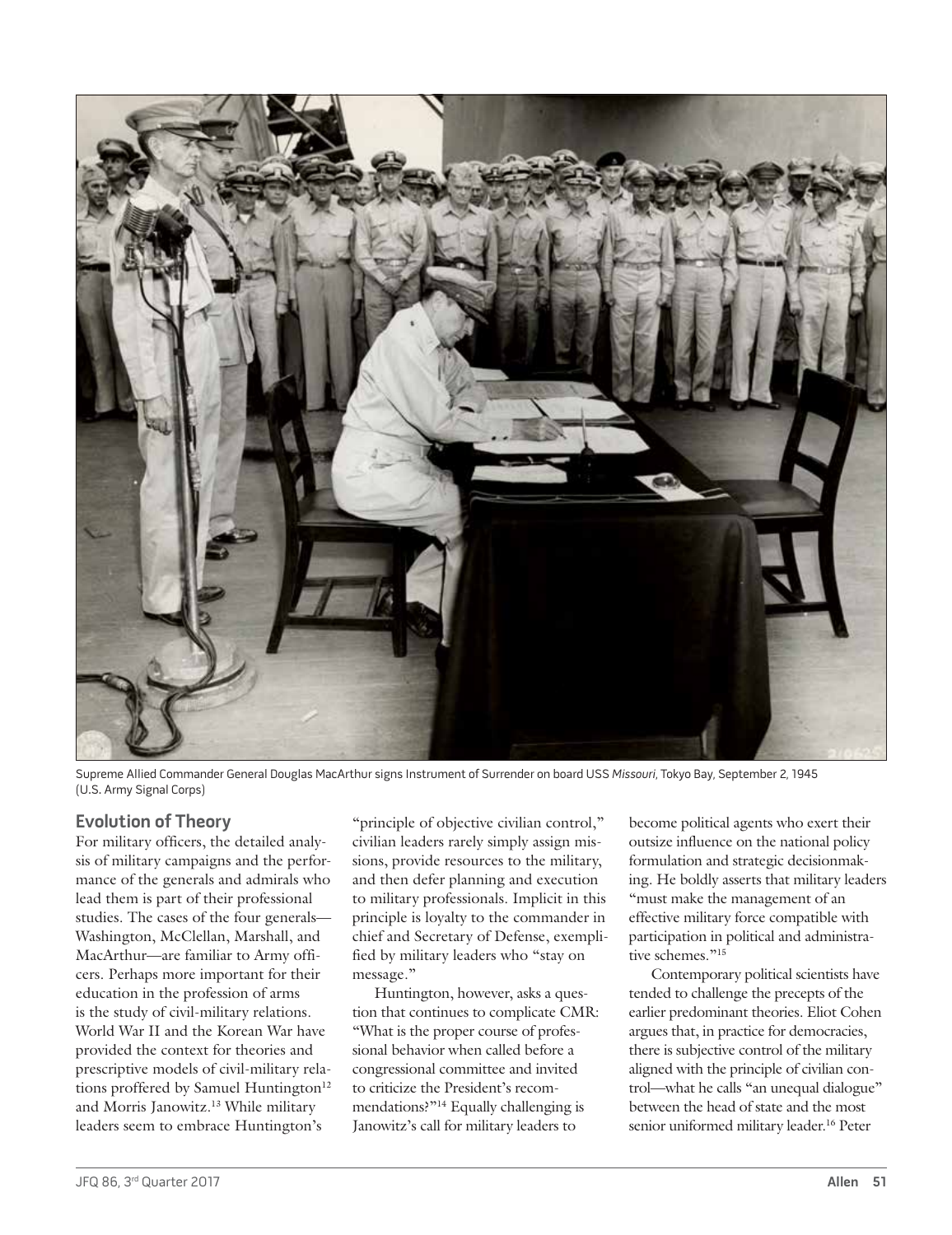Feaver reframes CMR as a principal-agent relationship in which principal civilian leaders have limited knowledge and expertise on the employment of military power and thus must engage with and manage their uniformed military agents.<sup>17</sup> This management requires monitoring and taking action to ensure the behaviors of military leaders support goals of civilian political leaders rather than pursue their parochial military interests. In the 21<sup>st</sup> century, the theories of Cohen and Feaver are more pragmatic for U.S. CMR. Indeed, the actions of civilian leaders performing as principals have recently led to the forced retirements and firing of several senior military officers.18 Two of the most prominent cases were General David McKiernan and General Stanley McChrystal, who both served as commanding generals of U.S. forces in Afghanistan for an operational theater of war.<sup>19</sup>

Patricia Shields recently approached CMR theory from a public administration perspective. She focuses on three areas that are informative for military professionals, political scientists, and military sociologists. Specifically, Shields examines  $(1)$  the relationship between civilian elites and military leaders; (2) military leaders and their profession; [and] (3) military institution and society."20 In this analysis, civilian elites are those executive branch leaders who are the civilian Service secretaries and the Presidents' Secretaries of Defense.

DOD civil-military relations are enabled by dialogue, debate, and eventual consensus that conveys the best military advice of its senior leaders—the Secretary of Defense and CJCS—to the Nation's commander in chief and chief executive, the President of the United States. The interactions among executive branch leaders and uniformed senior officers are only two legs of the CMR trinity. Embedded in our constitutional form of a democratic government is the tension between the commander in chief's charge to lead the Armed Forces and the congressional responsibility to provide funds to resource our military. Additionally, Congress has the constitutional responsibility to provide legislative oversight of the military.

#### **Roles and Functions**

The President, of course, is the commander in chief of the U.S. military. Accordingly, the military leaders are the chiefs of the Armed Services, including the Commandant of the Marine Corps, Chief of Staff of the Army, Chief of Staff of the Air Force, Vice Chairman of the Joint Chiefs of Staff, and Chairman, who serves as the principal military advisor to the President and Secretary of Defense. Another powerful group of civilian elites is comprised of Members of Congress, especially those from committees that provide oversight—the Senate Armed Services Committee and House Armed Services Committee (SASC and HASC, respectively)—along with those Members who are responsible for resourcing decisions through their respective congressional defense appropriations committees.

The Joint Chiefs of Staff (JCS) have substantially different roles from warfighting commanders.<sup>21</sup> Combatant commanders are charged with developing and executing military strategies to support national policy and security strategy in their assigned regions and functions. Accordingly, they develop short-term plans to address defense issues; they also design theater campaign plans to support national security interests. They, however, have no direct roles in developing military budgets. In contrast, Service chiefs assist Service secretaries in fulfilling their responsibilities for the Title 10 U.S. Code functions of the Armed Forces. Among other responsibilities, they must man, train, and equip forces provided to the combatant commanders. In effect, they are responsible for the long-term health and well-being of their respective Services. While the JCS support the short-term needs of combatant commanders, they must remain focused on mid- and longterm capabilities of U.S. military forces. The four roles specified in Title 10 require the Chairman, as the senior member of the Joint Staff, to assess, advise, direct, and execute national defense policies and plans. Service chiefs have parallel roles for their military organizations.

The military leaders of the JCS have a formidable depth and breadth of experience. Through three decades of uniformed service, they have commanded successfully at every level in both operational and institutional settings. Many have served as commanders of either combatant or subunified commands during the war on terror. They have served as leaders of key organizations within their Services and in powerful staff positions in the Pentagon. Their past performances are scrutinized for Presidential appointment and congressional confirmation before they become members of the Joint Staff. An explicit consideration in their vetting is assurance that they will not only provide best military advice to the chief executive but also convey their candid assessments to Congress, even when not in accord with the other Joint Chiefs and, importantly, when their counsel is different from the President's inclination.

#### **U.S. Civil-Military Tensions**

Considerable evidence currently supports Kohn's challenges to CMR myths, especially "Everything is fine in the relationship." In February 2003, Army Chief of Staff General Eric Shinseki, under direct questioning by Senator Carl Levin (D-MI) of the SASC, responded that "several hundred thousand soldiers" would be needed to provide security following major combat operations in Iraq.22 This statement suggested flaws in the strategy endorsed by Secretary of Defense Donald Rumsfeld. Though Shinseki completed his full term as Army chief, he was effectively marginalized by Secretary Rumsfeld as punishment for being off message. At the end of his tenure, Shinseki provided the Secretary a "Personal For" memorandum that explained the intent behind his response to Senator Levin and the SASC.<sup>23</sup> The Secretary was noticeably absent from Shinseki's retirement ceremony. Had Rumsfeld attended, he would have heard Shinseki's farewell caution to "beware the 12-division strategy for a 10-division force Army,"24 which pointed out the Secretary's strategy-resource mismatch.

Service chiefs provide manned, equipped, and trained forces to the combatant commanders. Accordingly,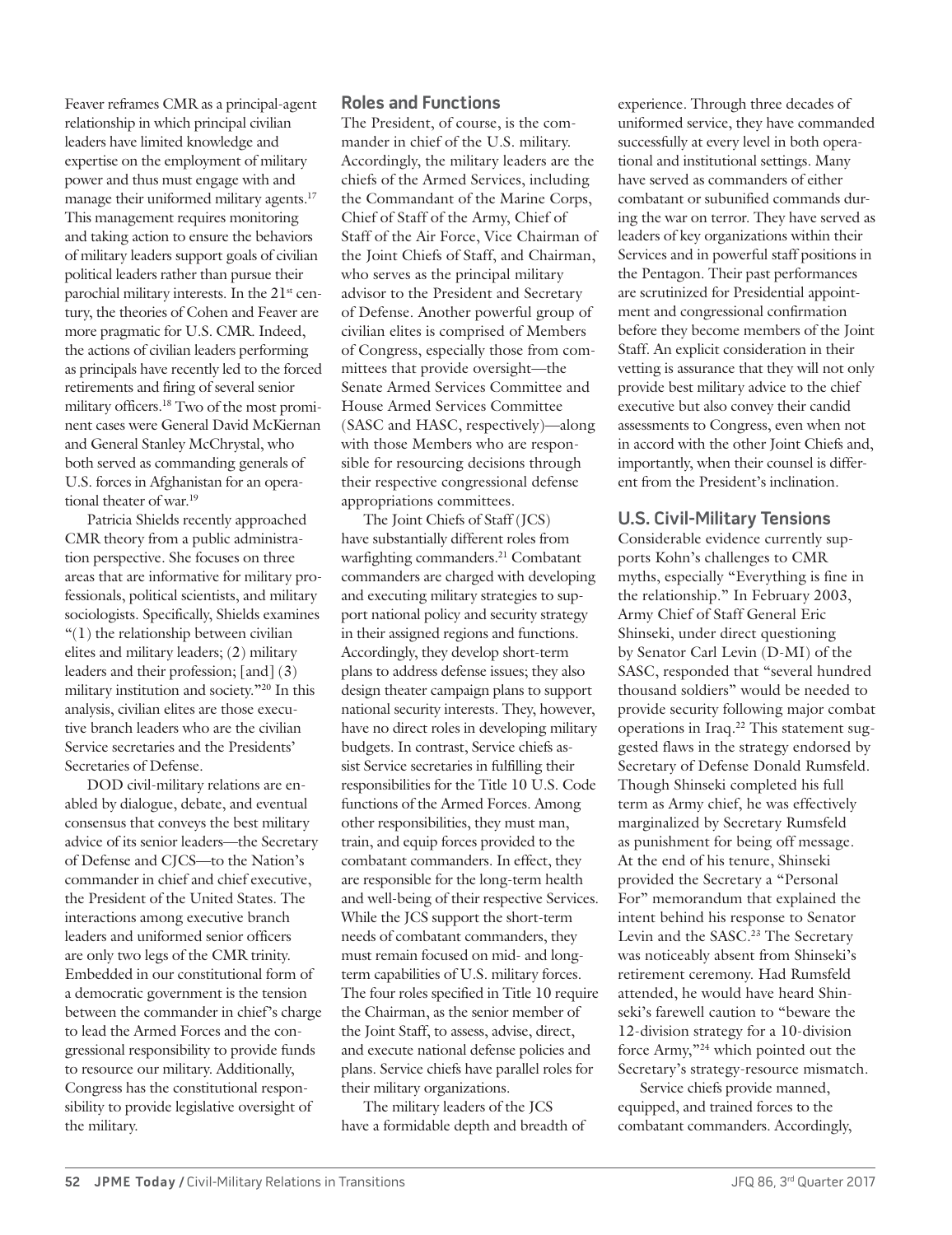

From left, former Service chiefs General Raymond T. Odierno, USA, Admiral Jonathan Greenert, USN, General Mark A. Welsh III, USAF, and General Joseph F. Dunford, Jr. (USMC), testified before Senate Armed Services Committee on effect of Budget Control Act of 2011 and sequestration on national security, January 28, 2015 (U.S. Navy/Julianne F. Metzger)

Shinseki was responsible for supporting multiple theaters during his tenure, especially for that of General Tommy Franks. For the major combat operations of the 21st century, General Franks headed U.S. Central Command for the 2001 invasion of Afghanistan and the 2003 invasion of Iraq. As a combatant commander leading the main warfighting headquarters, Franks became frustrated with his Pentagon-based colleagues and derided the Service chiefs as "Title 10 Rear Echelon M\*\*F\*\*s."25 Regarded as a hero following the speedy takedown of the Taliban and the Saddam Hussein regime, Franks retired in July 2003. During the 2004 Presidential campaign, he actively endorsed President George W. Bush at the Republican National Convention.<sup>26</sup>

Although not a Service chief, General David McKiernan was well respected as an Army leader. He had served as the land component commander for the 2003

invasion of Iraq, then as the commanding general of United States Army Europe. From that position, he was selected to lead the U.S. and North Atlantic Treaty Organization effort as the Commander, International Security Assistance Forces, and U.S. Forces in Afghanistan. When the U.S. war strategy in Afghanistan changed under the Obama administration, McKiernan disagreed with its implementation. When challenged and asked to retire quietly, McKiernan reportedly replied, "You're going to have to fire me."27 So he became the first U.S. general officer fired from an active theater of war since MacArthur in Korea. In his retirement ceremony, McKiernan's message to his military profession claimed that "What counts the most are reputation and . . . decisions based on missions and taking care of troops and their families." His farewell speech clearly acknowledged Huntington's principle of civilian control:

"I'm a soldier and I live in a democracy and I work for political leaders. And when my political leaders tell me it's time to go, I must go."28

As military leaders seek to provide the capability and capacity to perform explicitly assigned missions, a strategyto-resource mismatch has persisted. Accordingly, defense officials have sought to gain sufficient resources to conduct the spectrum of assigned missions or to be relieved of specific missions in order to have sufficient resources to fulfill their responsibilities. Presently, defense leaders are persistently struggling to satisfy the requirements of the Budget Control Act of 2011, which threatens cuts to defense spending by enforcing budget caps if national debt reduction measures are not taken.29 Faced with the very real prospects of budgetary sequestrations in 2013, the Joint Chiefs of Staff sent a memorandum to Congress urging it to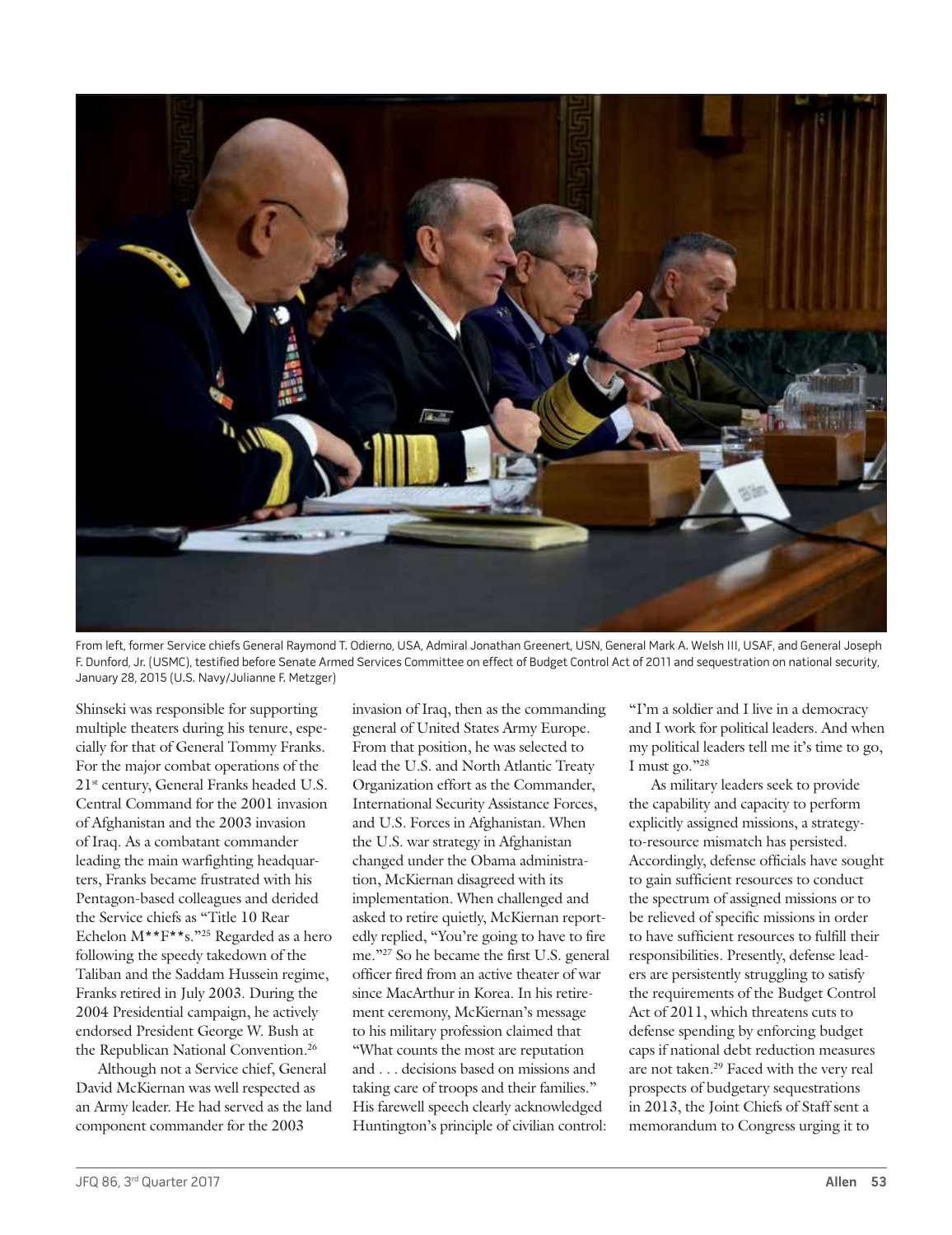| <u>rapic. Trevious Julii Chiefs of Juan Fositions and Assignments</u> |                                                                        |                                                                                                                           |
|-----------------------------------------------------------------------|------------------------------------------------------------------------|---------------------------------------------------------------------------------------------------------------------------|
| <b>Officer</b>                                                        | <b>Position</b>                                                        | <b>Key Assignments</b>                                                                                                    |
| General Martin E. Dempsey, USA                                        | Chairman of the Joint Chiefs of Staff<br>(October 2011–September 2015) | Army Chief of Staff<br>U.S. Army Training and Doctrine Command                                                            |
| Admiral James A. Winnefeld, Jr., USN                                  | Vice Chairman, Joint Chiefs of Staff<br>(August 2011-July 2015)        | U.S. Northern Command<br>Director, Strategic Plans and Policy (Joint Staff)                                               |
| General Raymond T. Odierno, USA                                       | Chief of Staff, Army<br>(September 2011-August 2015)                   | U.S. Joint Forces Command<br>U.S. Forces-Iraq<br>Assistant to Chairman of the Joint Chiefs of Staff                       |
| General Joseph F. Dunford, Jr., USMC                                  | Commandant, U.S. Marine Corps<br>(October 2014-October 2015)           | Commander, International Security Assistance Forces<br>U.S. Forces-Afghanistan<br>Assistant Commandant, U.S. Marine Corps |
| Admiral Jonathan W. Greenert, USN                                     | Chief of Naval Operations<br>(September 2011–September 2015)           | Vice Chief of Naval Operations<br>U.S. Fleet Forces Command<br>U.S. Pacific Command                                       |
| General Mark A. Welsh III, USAF                                       | Chief of Staff, Air Force<br>(August 2012-June 2016)                   | U.S. Air Forces Europe<br>Associate Director, Central Intelligence Agency                                                 |
| General Frank J. Grass, USA                                           | Chief of National Guard Bureau<br>(September 2012-August 2016)         | Deputy Commander, U.S. Northern Command<br>Deputy Director, National Guard Bureau                                         |

**Table. Previous Joint Chiefs of Staff Positions and Assignments**

pass a budget rather than emplace temporary spending measures through another continuing resolution.<sup>30</sup> When sequestration was enacted for a period in 2013, Congress subsequently passed Bipartisan Budget Acts in 2013 and 2015 to delay defense cuts in 2-year increments. JCS members advised congressional leaders to allow military professionals to determine how defense cuts would be applied, rather than applying them by arbitrary and indiscriminate legislation.

#### **Forums to Observe Behavior**

As Joint Chiefs transition out of their positions, CMR can be influenced not only by these leaders' accomplishments but also by their conduct immediately upon retirement. Several forums provide an opportunity to observe CMR during senior military officer and Presidential transitions. Pentagon press briefings and issued statements are routine communications; they are now used with greater frequency to inform the U.S. public about military activities. They also provide real-time updates on existing crises or emerging concerns of political or international interest involving the U.S. military. DOD officials also engage with think tanks on policies and strategies still under development.31 These sessions are used to inform civilian elites who are outside of government and active contributors to

the national security debate and policy development.

Other important forums are the Service-related professional meetings and symposiums used by senior officers to advocate on the behalf of the military. Service secretaries and chiefs of the Armed Forces provide keynote speeches at such gatherings to connect with and garner support from myriad stakeholders who wield great influence with U.S. Government representatives on defense issues and with the American people.32 Graduation speeches at Service academies and senior-level colleges also provide opportunities for senior military leaders to set expectations of newly commissioned officers, to affirm institutional values with members of the profession of arms, and to announce policy initiatives.<sup>33</sup>

Likewise, DOD communicates with selected audiences through official publications such as *Joint Force Quarterly* (under the auspices of CJCS and the National Defense University) and Service-related magazines such as *ARMY*. Other publications include influential scholarly journals such as *Orbis* and *Foreign Policy*. Similarly, newspapers such as the *Wall Street Journal* and the *New York Times* garner immediate attention from a diverse and informed readership.

The more formal and official civil-military venue is congressional testimony, whether for the annual budget or oversight hearings. These routine, legally mandated senior military leader testimonies generally reflect the military's compliance with Presidential priorities as presented in the defense portion of the Federal budget request. Similar to the budgetary hearings are readiness hearings from the force providers and updates on current activities from the combatant commanders. Oversight hearings address functional concerns (that is, acquisition programs) or items of special interest to Congress (such as the effectiveness of operational strategies in a regional theater).

While each forum is available and used frequently, of special interest and potential controversy are the farewell addresses of senior military leaders as they transition out of their prominent positions into retirement. The purpose of such statements may be to reinforce current policies, strategies, and priorities; to inform and heighten awareness and compel action on an unresolved issue; to provide a glide path to the successor; or to "clear the deck" of contentious issues for the next Service chief or Chairman. The aforementioned historical farewell addresses by Generals George Washington, Douglas MacArthur, Eric Shinseki, and David McKiernan provide such examples.

The following discussion of the behavior of transitioning senior leaders is based on materials available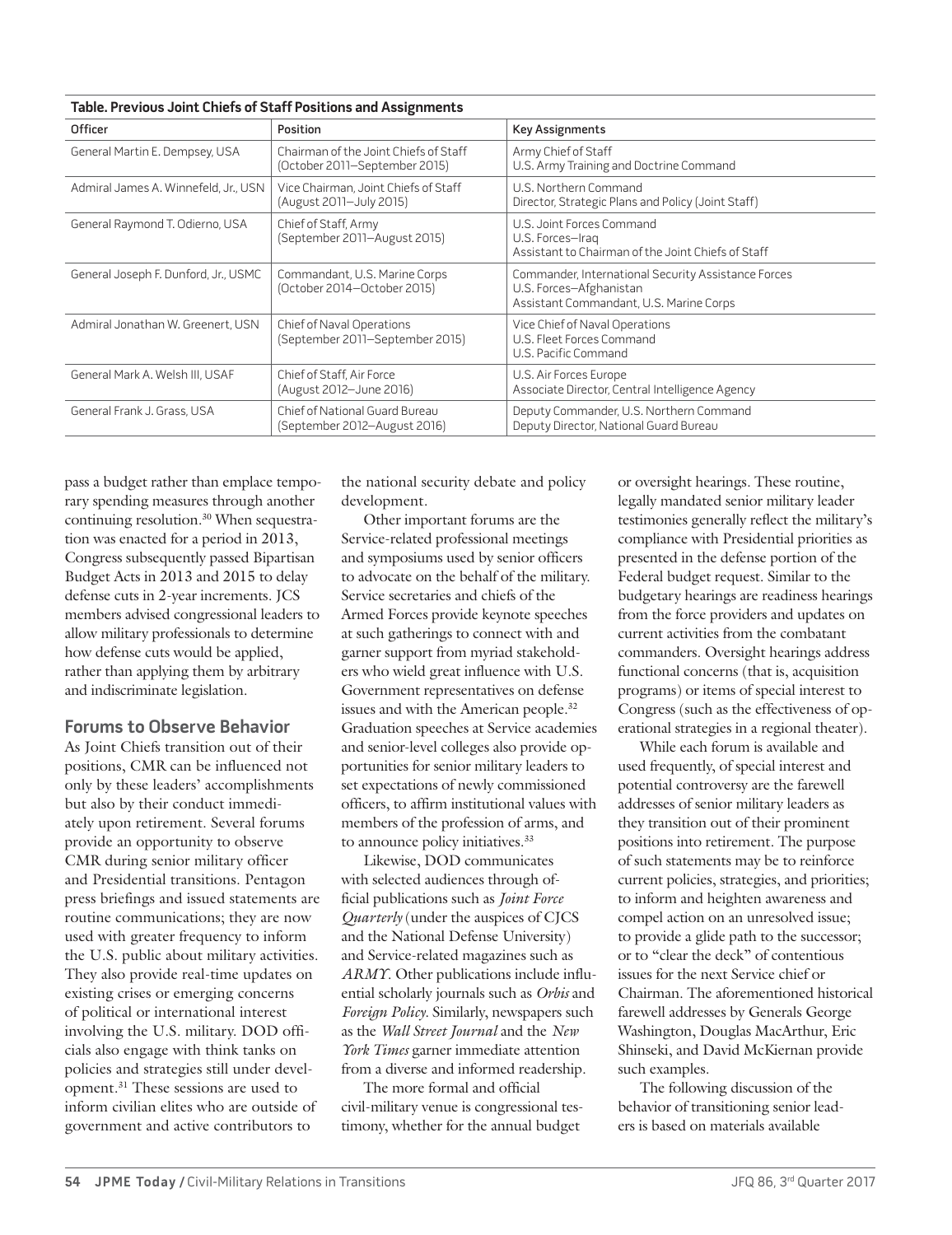approximately 1 year prior to the leaders' nominal release from Active-duty service at the end of the fiscal year in September. It traces a sequence of key events and reflects a consistent battle rhythm. In August, JCS members submit their Service budget requests for 1 year later. In October, Service chiefs begin the new fiscal year in engagements with their Service associations' annual meetings. For the following months, Services and the Joint Staff work the defense planning, programming, and budgeting processes within the executive branch, which then becomes part of the President's budget submission to Congress in early February. From March through June, senior defense officials and military officers appear in hearings before congressional committees. Senior military leader transitions are completed with changes of responsibility and retirement ceremonies in the summer months, which may include graduation speeches, final press and media interviews, and publication of senior military leaders' essays.

### **Contemporary Issues for Civil-Military Relations**

Throughout the second Obama administration, several defense issues persisted and remained subject to the advice of the senior military leaders of JCS. The table lists the last cohort, their positions, and key assignments that serve as the foundation for their expertise. Among the enduring defense requirements are developing an effective National Defense Strategy supported by National Military Strategy to protect and advance U.S. national security interests.<sup>34</sup> Development of such strategic documents has influenced the conduct of ongoing conflicts in Iraq and Afghanistan, especially after the declared end of combat operations in those theaters. The resurgence of the Taliban and al Qaeda as well as the emergence of the so-called Islamic State (IS)35 have complicated the U.S. desire to rebalance its military forces to the Pacific as outlined in the 2012 Defense Strategic Guidance.36 Likewise, these policy documents have influenced the U.S. response to the messy aftermath

of the promising Arab Spring and the resulting lack of effective governance and security in the Middle East region. The complexity of the strategic environment challenges the Nation's ability to counter threats effectively and to develop strategies with identified risks.

The current venue of choice for transitioning senior military leaders to go "on the record" appears to be published articles and interviews. General Martin Dempsey chose *Joint Force Quarterly* to convey his parting message.37 In a final interview, he sought to educate and inform members of the profession of arms about the inevitability of friction within civil-military relations—friction that complicates national security decisionmaking for strategic-level issues.<sup>38</sup> Dempsey embraced his role to provide the President with information and best advice on issues that may extend beyond the military domain. As the senior military advisor, he sought to make a compelling case for senior military leaders' role in the assessment of threats. He advised military leaders to work effectively with other elements of the executive branch in employing the instruments of national power—diplomatic, informational, military, and economic—to protect U.S. national security interests. In doing so, he would recommend prioritization and specify resourcing requirements for defense capabilities.

In an August 2015 interview with *Defense News* prior to his September retirement, Admiral Greenert focused on two main points.39 First, he noted that congressional difficulties with passing budgets and the resulting use of continuing resolutions are having an adverse impact on naval readiness. Accordingly, the uncertainty of funding for training and maintenance as well as investments for modernization would affect not only current capacities but also future capabilities. Second, while acknowledging the security challenges of potential acts of terrorism by ISIL and al Qaeda, Greenert expressed concern about the potential threats of Russia and China that would require strong U.S. naval capabilities to counter.

Perhaps the most contentious recent civil-military issue arose among the

executive and legislative branches and Army Chief of Staff General Raymond Odierno. In August 2015, his declaration that "this is no time to cut the U.S. Army" appeared in the *Wall Street Journal.*40 Consistent with his previous statements, Odierno identified global missions that require Army capabilities and the resourcing challenges that "have brought the nation to an important inflection point."41 An adamant advocate for Army force structure and sufficient force manning levels to accomplish missions of the national military strategy, Odierno contended that "[d]ecisions made in Washington . . . must be based on the world as it is, and not the world as we wish it to be."42 Those Washington decisions on policy and military strategies are made within the executive branch, and decisions on resourcing and oversight rules reside within the legislative branch. Odierno had frequent interactions with both. After Odierno's retirement, Army Secretary John McHugh was more direct in criticizing Congress at the October 2015 convention of the Association of the U.S. Army. He addressed the Army's need to get "beyond budget caps, continuing resolutions, and the uncertainty they foster."43

In the last month of his tenure as Air Force Chief of Staff, *Defense News* interviewed General Mark Welsh.44 Like Admiral Greenert, he expressed concern about the dim prospects of a timely defense budget and the ensuing impact of the Budget Control Act on modernization programs that would provide future capabilities to the Air Force. While pessimistic about the stability of the Federal budget process, Welsh stated that the majority of Air Force interactions with Congress were "very positive" and that "we don't have to agree."<sup>45</sup> Moreover, like General Dempsey, he noted that "our job is to provide the best military advice we can give. . . . I have no issue with debate and disagreement with Congress. That is part of the system."46

The most nuanced transitional remarks came from Marine Corps Commandant General Joseph F. Dunford. He had been nominated to succeed General Dempsey as Chairman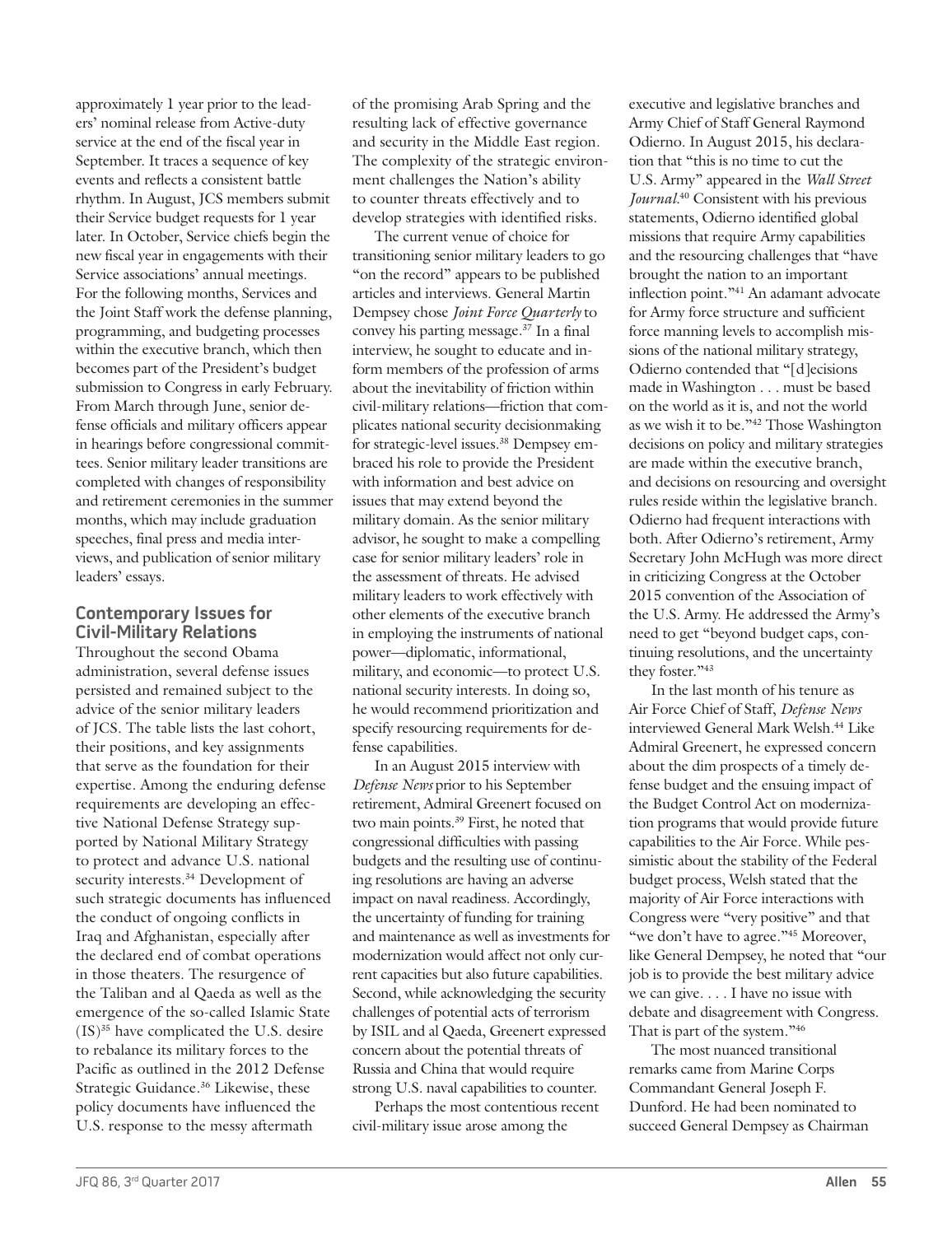

President Abraham Lincoln and General George B. McClellan at Antietam, Maryland, October 3, 1862 (LOC/Alexander Gardner)

of the Joint Chiefs of Staff. Perhaps the most striking test of civil-military relations occurs when civilian policy decisions appear to challenge a military Service's core identity and directly affect the Service's mission readiness. Such was the assessment of General Dunford in his report to Secretary of the Navy Ray Mabus in the Marine leader's recommendation to exclude women from some combat positions within the Marine Corps.47 Dunford's best military advice was presented with full knowledge that Mabus would not seek an exemption for the Marine Corps and that Secretary of Defense Ash Carter had made public his support for full gender integration of the military. When Secretary Carter announced the decision in December 2015, freshly appointed CJCS Dunford

accepted his new responsibility: "As the senior military advisor and the senior uniformed member, it's my job now to assist the secretary with full implementation to make sure that we do it in a way that maintains our combat effectiveness, maintains the health and welfare of our troops and takes advantage of the talent of all the men and women that we have in uniform. So we are getting after that now."48 As he transitioned to the role of CJCS, Dunford embraced Carter's decision after rendering professional advice to the contrary

In these senior leaders' transitional statements, four themes have emerged: requirements for military preparedness, capabilities to execute contingency operations, the covenant to sustain the all-volunteer force, and obligation for stewardship of the military profession.

Understandably, points of friction are inherent in civil-military relations. Friction is evident in formal statements and unofficial leaks across agencies of the executive branch. Friction may arise when senior military leaders' assessments of threats and risks are different from those of civilian leaders. It may be the case that the "best military advice" is considered but not accepted by their civilian leaders. In such cases, military leaders may speak out to provide pushback on current policies and strategies. They may seek to influence and potentially shape the discourse on emerging policies and strategies. Or, in the absence of clear policy guidance, they may press for decisions. In any event, they must advocate for resources commensurate with missions and established priorities of their civilian leaders.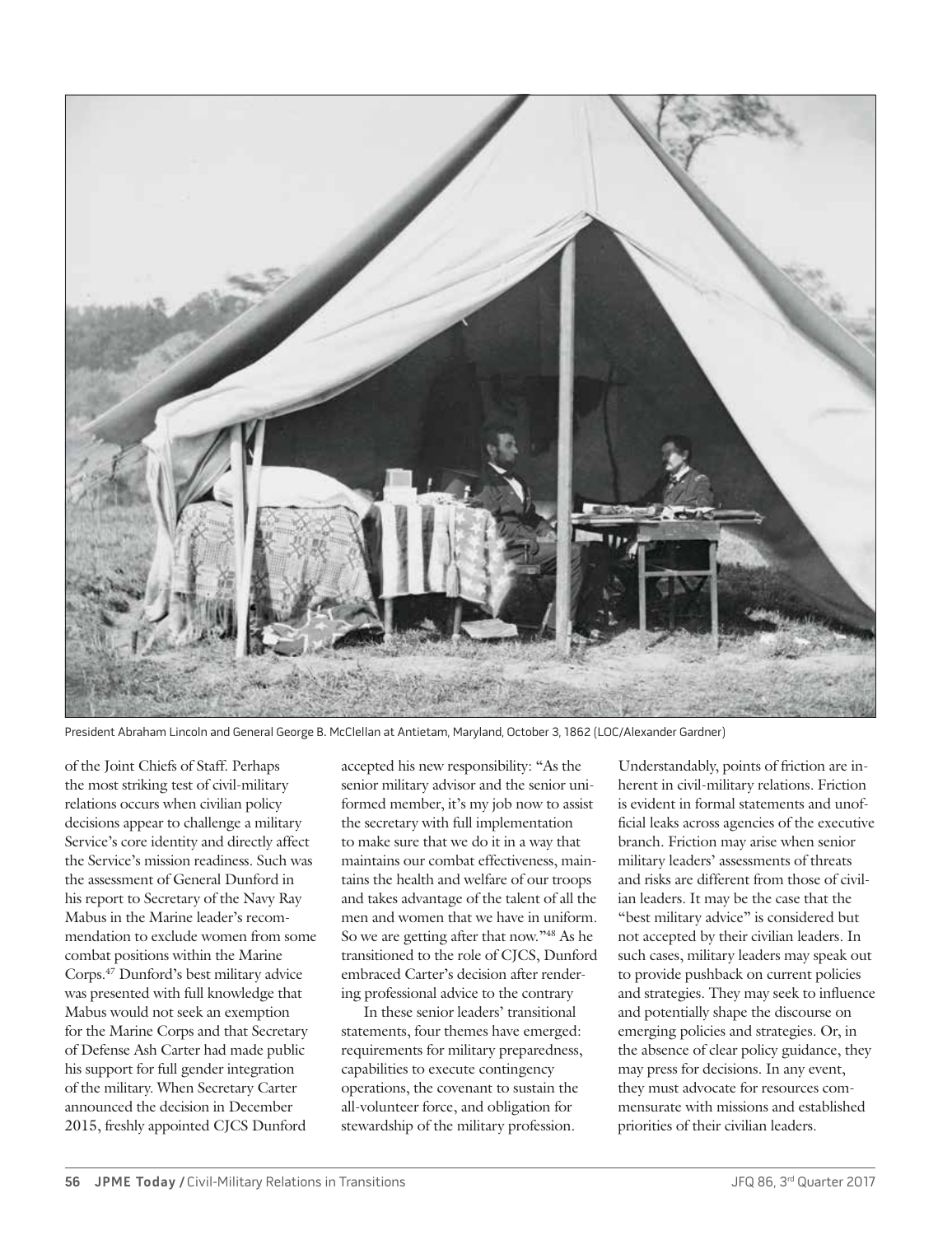Public and scholarly discourse commonly cite the tensions in civil-military relations, which often involve issues of authority, autonomy, and accountability. Authority is established in legal documents such as the Constitution of the United States; Title 10, U.S. Code; and policy directives within the executive branch. As leaders in the profession of arms in accordance with the Huntingtonian constructs of expertise, responsibility, and corporateness, senior military leaders expect autonomy in their conduct of military operations. However, senior military leaders' authority and autonomy must come with accountability to the American people and their elected officials. Accordingly, trust and confidence are essential elements for developing effective and healthy CMR.

# **Implications for U.S. Civil-Military Relations**

This article traces the evolution of civil-military relations through selected cases in U.S. history that have served as the foundation of several theories and frameworks (for example, Huntington, Janowitz, Cohen, and Feaver). It has examined transitional behavior of the cohort of senior military leaders in the final term of the Obama administration. This review has illustrated aspects of civil-military relations and provided themes for consideration. In view of current tensions and the consequences of inappropriate behavior of some senior uniformed leaders, continuing education is essential to ensure senior military leaders do not unduly complicate and impair U.S. CMR.

The JCS members noted here have progressed through careers shaped greatly by the Goldwater-Nichols Department of Defense Reorganization Act of 1986. Accordingly, they have served in diverse joint assignments, have spent time in the Pentagon observing the interaction between senior civilian and uniformed defense leaders, and have participated in professional development programs that include analysis of civil-military relations. Perhaps most important, they have witnessed contentious and problematic civil-military relations behavior in the 21st

century as documented in the works of journalist Bob Woodward and of former Defense Secretaries such as Rumsfeld, Robert Gates, and Leon Panetta.49

The current JCS membership is the second complete cohort of senior uniformed officers in the 8 years of the Obama administration. They have observed the successes and challenges of CMR over periods of stress and turmoil with deliberations on the surge in Afghanistan, the declared end of combat operations in two theaters of war, and the shifting of strategic priorities. Arguably, JCS leaders have taken those lessons to heart. An assessment of CMR expectations from the Ronald Reagan era still seems applicable, even 30 years since passage of the Goldwater-Nichols Act: "In keeping with their military culture, the Joint Chiefs preferred clearly defined organizational roles and lines of authority. What they often got . . . were vague directives, lax assignments of authority, and contradictory behavior from the President and his subordinates."<sup>50</sup>

Through it all, these officers gained the credibility and trust of President Obama based on their past performances and established effective working relationships with civilian leaders. While anecdotal reports of strained relations between the White House and the Pentagon surfaced, the behavior of this cohort of senior military officials was appropriate. Vigorous discussions and exchanges enabled them to provide the best military advice to civilian leaders as they determined policy objectives and approved plans as well as evaluated specific courses of action to address strategic issues. President Obama selected and nominated each of these officers, and their appointments were confirmed by the Senate. As such, their prior performance and reputation established a baseline of trust and confidence with the civilian masters in the executive and legislative branches of our governments. An example of such Presidential trust was offered by General Dempsey: "As it came around to me, I would say, 'I am here as your military advisor, and that is not a military issue.' And the President would say, 'Yes. But you are here and I want

your view on the strategic issue that has national security implications.'"51

The greatest area of contention in civil-military relations may be the interaction between Congress in its resourcing and oversight roles and the Pentagon as it seeks autonomy to act within the expertise and jurisdictions allotted to the military profession.52 While military leaders have protected communications with their commander in chief, exchanges with Congress are generally public and "on the record." These are inherently political—and potentially partisan. So direct evidence of military dissent with Presidential decisions and policies in congressional engagements is not readily available.

Congressional hearings may in some cases challenge Presidential policies rather than assess the effectiveness of military operations. This kind of partisanship has also led to delays in considering Presidential appointees, impacting civilian appointees more than military ones. For example, former Under Secretary of the Army Brad Carson withdrew from consideration as Undersecretary of Defense for Personnel and Readiness after waiting a year for Senate approval. Additionally, the approval of Secretary of the Army Eric Fanning took 6 months, as the Senate delayed to consider presidential remarks on an unrelated subject.<sup>53</sup>

Military leaders continue to call for congressional action to pass a timely Federal budget in order to avoid the Budget Control Act of 2011 sequestration cuts and preclude reliance on temporary spending measures of a continuing resolution. They also seek authorization and appropriations for defense programs for weapons system acquisitions; they likewise rely on the Base Realignment and Closure process to deal with excess infrastructure and to use Federal funding more effectively. Although some scholars express concern about apparent conflicts between Congress and Pentagon leaders, General Dempsey offers a valuable perspective: "Our entire system is built on the premise that we require friction to move [forward]. . . . I would advise future leaders that friction and disagreement in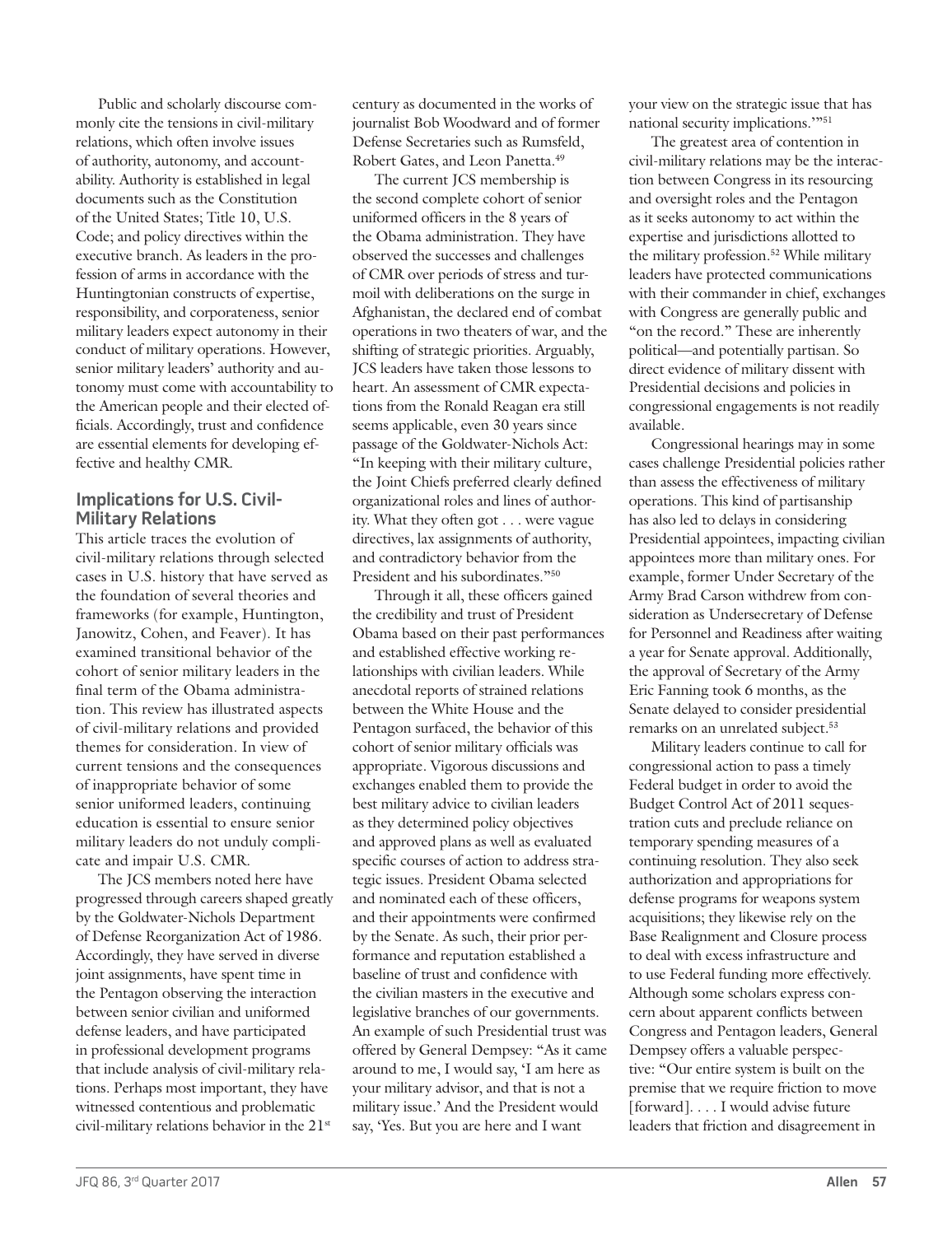decisionmaking is not a negative. . . . In general the person at the table with the most persuasive arguments tends to prevail in those environments."<sup>54</sup>

Historian Steven Rearden asserts that the most important task of the CJCS is to manage CMR through the transition of civilian leadership.55 Transitions almost always include appointments of new Secretaries of Defense, Secretaries of the Armed Services, and changes in leadership within Congress. Following congressional elections, majority leadership for the SASC and HASC often shifts. Notably, Presidential appointees to senior defense positions and those elected to Congress (currently fewer than one in five) have limited military experience and thereby rely on the assessments provided by their military advisors. Arguably, trust and confidence may be extended initially to senior military leaders, but they are continually tested throughout the CMR.

On Election Day 2016, Lieutenant General Dave Barno, USA (Ret.), and Dr. Nora Bensahel offered sage advice to military leaders for the then-pending transition period of a new Presidential administration: "Don't assume the new team will continue the processes, policies, and strategies of the last four, eight, or even 12 years."56 Education on CMR for administration officials of President Donald Trump is critical and essential as they transition into positions of solemn responsibility for our national security. This is a period when civil-military gaps may be greatest. Former defense and state department official Rosa Brooks astutely identifies the "more pernicious gap between elite civilian political leaders and elite military leaders: a gap of knowledge, and a gap of trust."57

Civil-military relations are nominally included in the joint and Service professional military education programs. For the Army, civil-military relations are an important part the curriculum at the U.S. Army War College. Under the direction of Generals Dempsey and Odierno during their successive tenures as Army Chief of Staff, CMR sessions were led by scholars such as Feaver, Cohen, and Kohn in the Senior Leader Seminar and Army Strategic Education Program. It is

equally important for civilian officials to learn about CMR. These officials develop policies, craft laws, and ultimately make decisions involving the use of military force. Accordingly, CMR education should be provided to Presidential appointees, the National Security Council Staff, and to members of selected congressional committees. By their very nature, CMR are necessarily dynamic and messy; they should be constantly monitored.

The legacy of the last cohort of JCS members has provided a foundation for their successors. The current cohort, in turn, will, according to their own predilections, shape the future of CMR through engagements with the new Presidential administration. Over the coming years, President Trump will select his own senior military officers for the Joint Staff. They may espouse the unequal dialogue with civilians who are unchallenged in their authority and control of America's military. Senior military leaders must demonstrate the experience, expertise, and judgment that should be provided with candor to inform the decisions of our national policymakers. An exchange relationship is inherent in such discourse in which senior military officers are the agents who act on the behalf of civilian principals. This relationship must be based on trust and confidence. Trust is necessary to "ensure the responsible use of force in the public interest . . . to prevent arbitrariness, ensure accountability, and safeguard human rights and the rule of law."58 In our democracy, the exchange involves three parties: the chief executive, Members of Congress, and military leaders who serve the Nation. Despite the inevitable tension, balance that facilitates proper CMR is possible. **JFQ**

#### **Notes**

1 David Barno and Nora Bensahel, "The New Chiefs in Town," *War on the Rocks*, June 30, 2015, available at <http://warontherocks. com/2015/06/the-new-chiefs-in-town/>.

<sup>2</sup> Budget Control Act (BCA) of 2011, Pub.L. 112-25, S. 365, 125 Stat. 240, enacted August 2, 2011.

3 See video, "Richard Kohn on Civil-

Military Relations," posted September 16, 2013, available at <www.youtube.com/ watch?v=l8MDZCOCatw>.

4 Richard H. Kohn, "The Inside History of the Newburgh Conspiracy: America and the Coup d'Etat," *William and Mary Quarterly* 27, no. 2 (April 1970), 187–220.

5 The officers of the Continental Army sent a letter to Congress March 20, 1783, detailing their concerns. See "Washington's Resignation Speech (Final Draft)," December 23, 1873, Annapolis, MD, available at <http://marylandstatehouse.blogspot.com/2012/07/georgewashington-resigns-speech-returns.html>.

6 Mark A. Stoler, *George C. Marshall: Soldier-Statesman for the American Century*  (Woodbridge, CT: Twayne, 1989).

<sup>7</sup> See the Constitution of the United States of America, Article I, Section 8: "The Congress shall have Power . . . To declare War, To raise and support Armies . . . To provide and maintain a Navy." Article II, Section 1: "The executive Power shall be vested in a President of the United States of America." Article II, Section 2: "The President shall be the Commander in Chief of the Army and the Navy of the United States, and of the Militia of the several States when called into actual service of the United States."

8 This line was offered by the main character in the film *MacArthur*, Universal Pictures, 1977.

9 "Diary Entry of President Harry S. Truman, April 6, 1951," Truman Papers— President's Secretary's Files, Harry S. Truman Library and Museum, available at <www. trumanlibrary.org/whistlestop/study\_collections/trumanpapers/psf/diaries/index.php? documentVersion=transcript&documentid=h st-psf\_976232\_02>. See also H.W. Brands, *The General vs. the President: MacArthur and Truman at the Brink of Nuclear War* (New York: Doubleday, 2016).

10 "General Douglas MacArthur Farewell Address to Congress delivered 19 April 1951," American Rhetoric Top 100 Speeches, available at <www.americanrhetoric.com/speeches/ douglasmacarthurfarewelladdress.htm>.

<sup>11</sup> Ibid.

12 Samuel Huntington, *The Soldier and the State: The Theory and Politics of Civil-Military Relations* (Cambridge, MA: Harvard University Press, 1957).

13 Morris Janowitz, *The Professional Soldier: A Social and Political Portrait* (New York: The Free Press, 1960).

<sup>14</sup> Huntington, 416.

<sup>15</sup> Janowitz, 418.

16 Eliot A. Cohen, *Supreme Command: Soldiers, Statesmen, and Leadership in Wartime* (New York: The Free Press, 2002).

17 Peter Feaver, *Armed Servants: Agency, Oversight, and Civil-Military Relations* (Princeton: Princeton University Press, 2003).

18 Donald Drechsler and Charles D. Allen, "Why Senior Military Leaders Fail: And